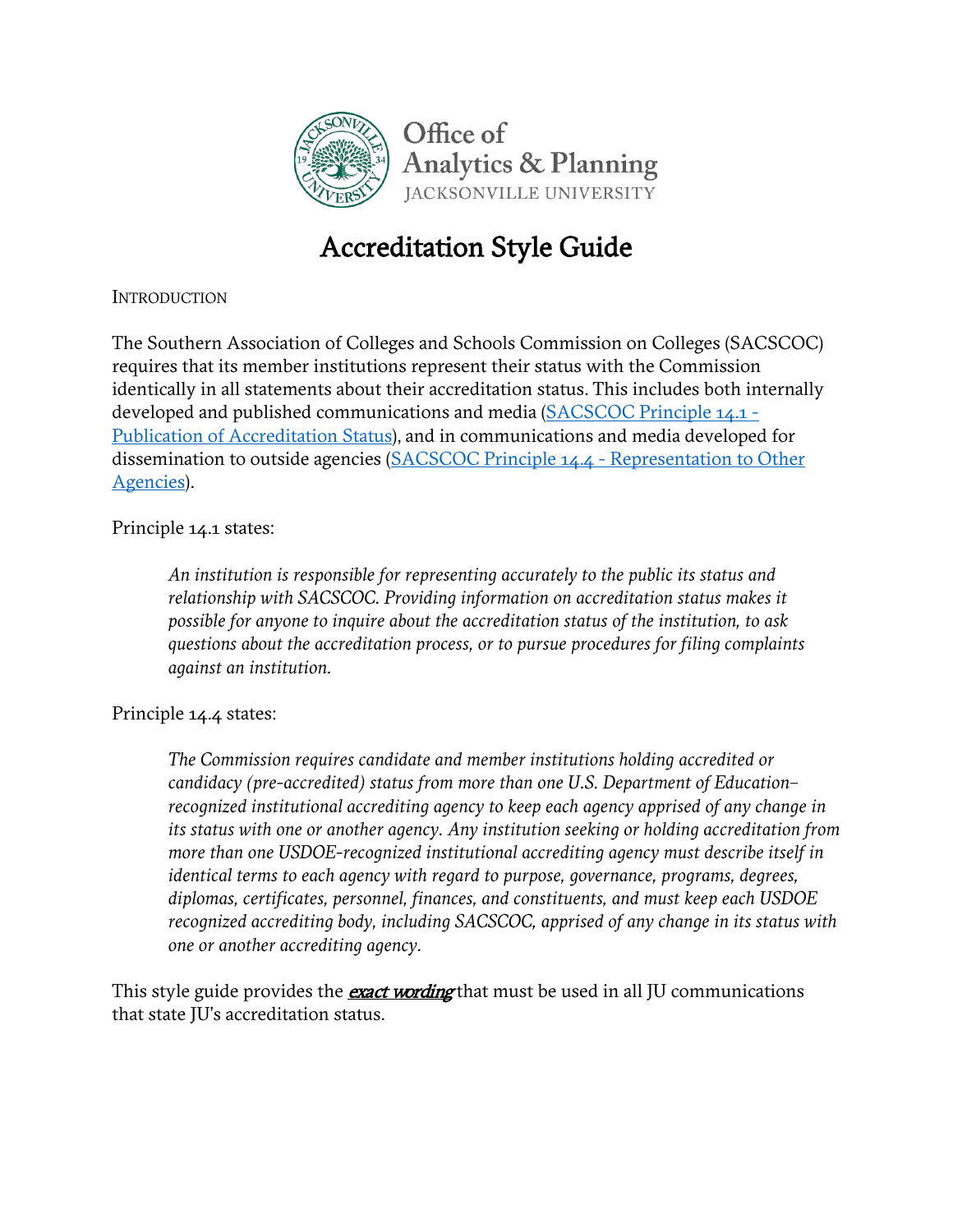# ACCURATE NAME AND ABBREVIATION FOR ALL COMMUNICATIONS

The appropriate style for referencing our accreditor's name is:

- Southern Association of Colleges and Schools Commission on Colleges
- It is also appropriate, but not required, to include the abbreviation (SACSCOC) following the full name of the accreditor, like this: Southern Association of College and Schools Commission on Colleges (SACSCOC)

# IMPORTANT REMINDER

When using the abbreviation, **never** use 'SACS'. You should always use the full name and/or abbreviation in reports, presentations, documents (digital and hardcopy), and all other internal and publicly disseminated media. Avoid using SACS even informally in internal conversations and communication.

#### ACCURATE REPRESENTATION IN OFFICIAL DOCUMENTS AND WEBSITES

JU documents (including all catalogs, handbooks, etc.) and websites that include statements about the University's institutional accreditation must represent JU's status with SACSCOC using the following language:

Jacksonville University is accredited by the Southern Association of Colleges and Schools Commission on Colleges to award baccalaureate, masters, and doctoral degrees. Contact the Commission on Colleges at 1866 Southern Lane, Decatur, Georgia 30033-4097, call 904-256-7030 for questions about the accreditation of Jacksonville University.

ACCURATE REPRESENTATION IN FLYERS AND OTHER RECRUITMENT MATERIALS

It is acceptable to reference accreditation by SACSCOC in flyers and other recruiting materials without the full statement, as follows:

Jacksonville University is accredited by the Southern Association of Colleges and Schools Commission on Colleges.

or, if space allows,

Jacksonville University is accredited by the Southern Association of Colleges and Schools Commission on Colleges to award baccalaureate, masters, and doctoral degrees.